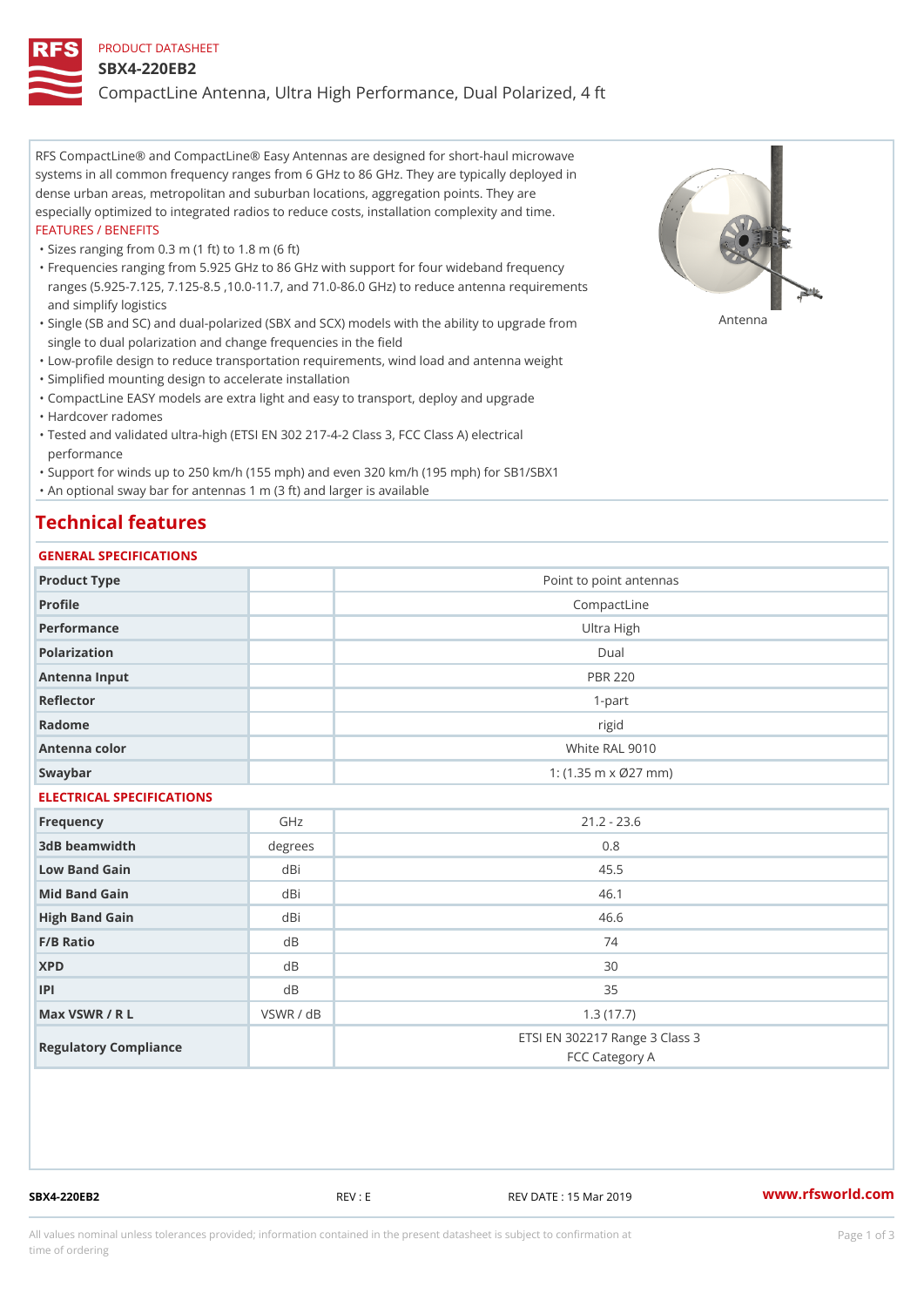## PRODUCT DATASHEET

### SBX4-220EB2

CompactLine Antenna, Ultra High Performance, Dual Polarized, 4 ft

| MECHANICAL SPECIFICATIONS                                  |              |                                                   |
|------------------------------------------------------------|--------------|---------------------------------------------------|
| Diameter                                                   | ft $(m)$     | 4(1.2)                                            |
| Elevation Adjustment                                       | degrees      | ± 15                                              |
| Azimuth Adjustment                                         | degrees      | ± 15                                              |
| Polarization Adjustment                                    | $degree$ :   | Dual                                              |
| Mounting Pipe Diameter<br>minimum                          | $mm$ (in)    | 114(4.5)                                          |
| Mounting Pipe Diameter<br>maximum                          | $mm$ (in)    | 114(4.5)                                          |
| Approximate Weight                                         | kg (lb)      | 30(66)                                            |
| Survival Windspeed                                         | $km/h$ (mph) | 252 (155)                                         |
| Operational Windspeed                                      | $km/h$ (mph) | 252 (155)                                         |
| <b>STRUCTURE</b>                                           |              |                                                   |
| Radome Material                                            |              | rigid                                             |
| FURTHER ACCESSORIES                                        |              |                                                   |
| optional Swaybar                                           |              | 1: SMA-SK-4 (1.35 m x Ø33 mm)                     |
| Further Accessories                                        |              | SMA-SKO-UNIVERSAL : Universal sway bar fixation l |
| MOUNTOUTLINE                                               |              |                                                   |
| m m<br>$Dimension_A$<br>(in)                               |              | 1262(49.7)                                        |
| m m<br>$Dimension_B$<br>(in)                               |              | 608 (23.9)                                        |
| m m<br>$Dimension_C$<br>(i n)                              |              | 270 (10.6)                                        |
| $Dim_D -$<br>m m<br>$114$ m m $(4.5$ _ ir $)$ $R$ ii p $e$ |              | 358 (14.1)                                        |
| m m<br>$Dimension$ = E<br>(i n)                            |              | 59(2.3)                                           |
| m m<br>$Dimension_F$<br>(in)                               |              | 230(9.1)                                          |
| m m<br>$D$ imension $_G$                                   |              | 186(7.3)                                          |

SBX4-220EB2 REV : E REV : REV DATE : 15 Mar 2019 WWW.rfsworld.com

All values nominal unless tolerances provided; information contained in the present datasheet is subject to Pcapgelio an atio time of ordering